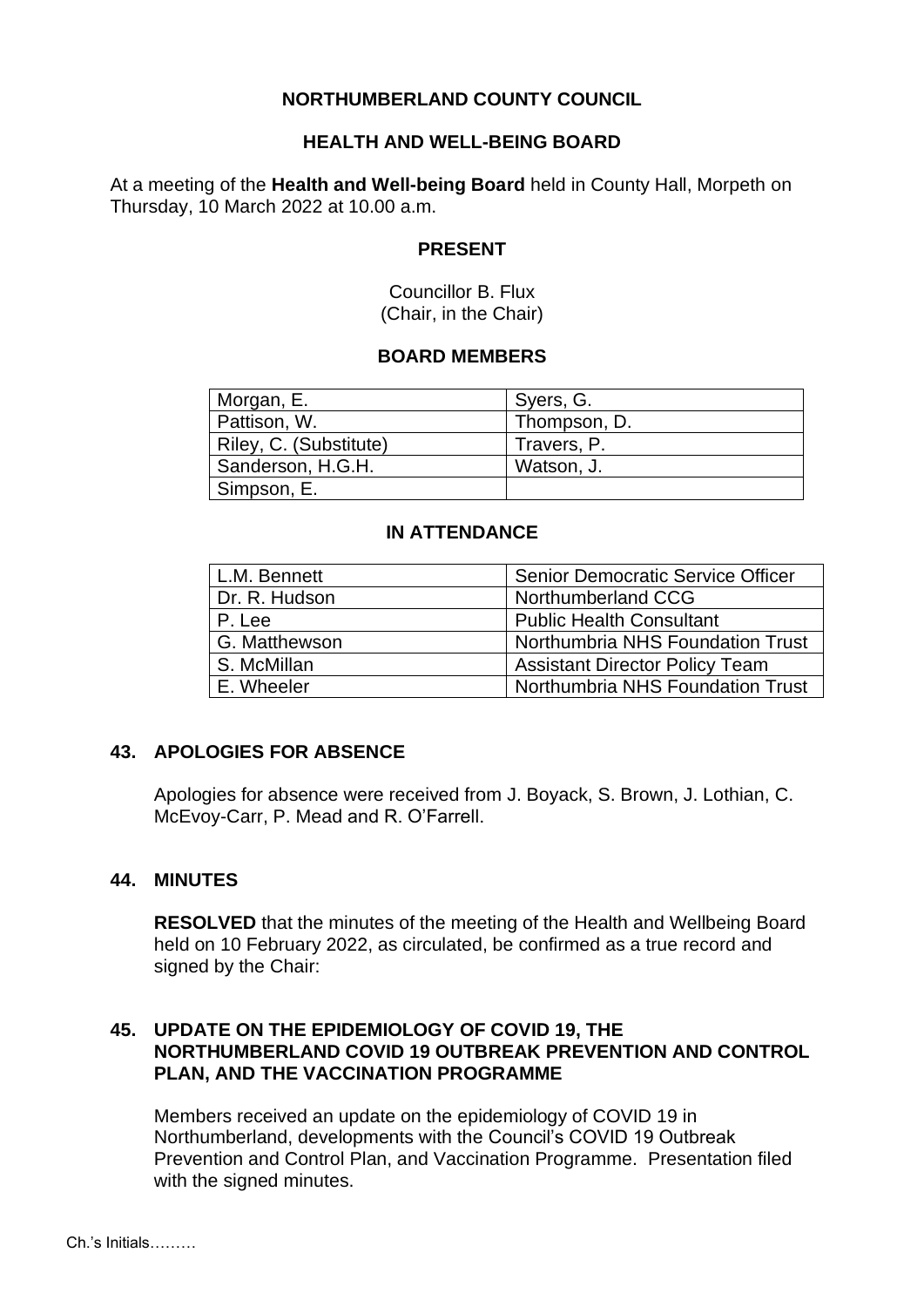Liz Morgan, Interim Executive Director for Public Health and Community Services, gave a presentation to the Board and the key points included:-

- It was increasingly difficult to make sense of the case data due to the changes in Government guidance. Testing rates had dropped and testing in schools had ceased. There was an increase in case rates due to the BA2 sub-variant which appeared to have a transmission advantage although there was no evidence of any impact on severity of illness or vaccine effectiveness. Routine asymptomatic and symptomatic testing would end on 31 March 2022.
- As a result of the Government announcement on 21 February 2022, contact tracing had ceased. There was no longer a legal requirement to self isolate (although there was still a need to self isolate) and selfisolation support payments were no longer available.
- Changes in statutory sick pay would revert back to previous arrangements.
- Mobile, local and regional testing sites would cease to function at the end of March 2022 and most would then be demobilised and sites handed back.
- The best source of data was the ONS Survey which provided estimates of the prevalence of infection. In the week up to  $26<sup>th</sup>$  February it was estimated about 1 in 30 people in England would have tested positive which was a decrease from the previous week. Covid was not naturally a mild disease, it was just less severe in people with reasonable immunity.
- **Living with Covid** the new plan covered four main areas:-
	- Removing domestic restrictions whilst encouraging safer behaviours through public health advice, in common with longstanding ways of managing other infectious illnesses.
	- Protecting the vulnerable through pharmaceutical interventions and testing, in line with other viruses.
	- Maintaining resilience against future variants.
	- Securing innovations and opportunities from the Covid-19 response, including investment in life sciences.

## • **Next Steps and Future Response**

- It was planned to revert back to previous arrangements with outbreaks being handled by the Regional Health Protection Team.
- Maintaining and building on the Infection Prevention and Control (IPC) skills and capacity within care homes, high risk settings, education and child care settings and businesses.
- There was an opportunity to review the sickness benefits system nationally to help families on low incomes and employed in jobs with less favourable sickness benefits so that they could self-isolate without financial consequences.

## • **Vaccination Programme**

• The programme was continuing and had an evergreen offer of 1<sup>st</sup>, 2<sup>nd</sup> and booster jabs. It was expected that there would be an autumn booster programme which would have greater alignment with other vaccination programmes.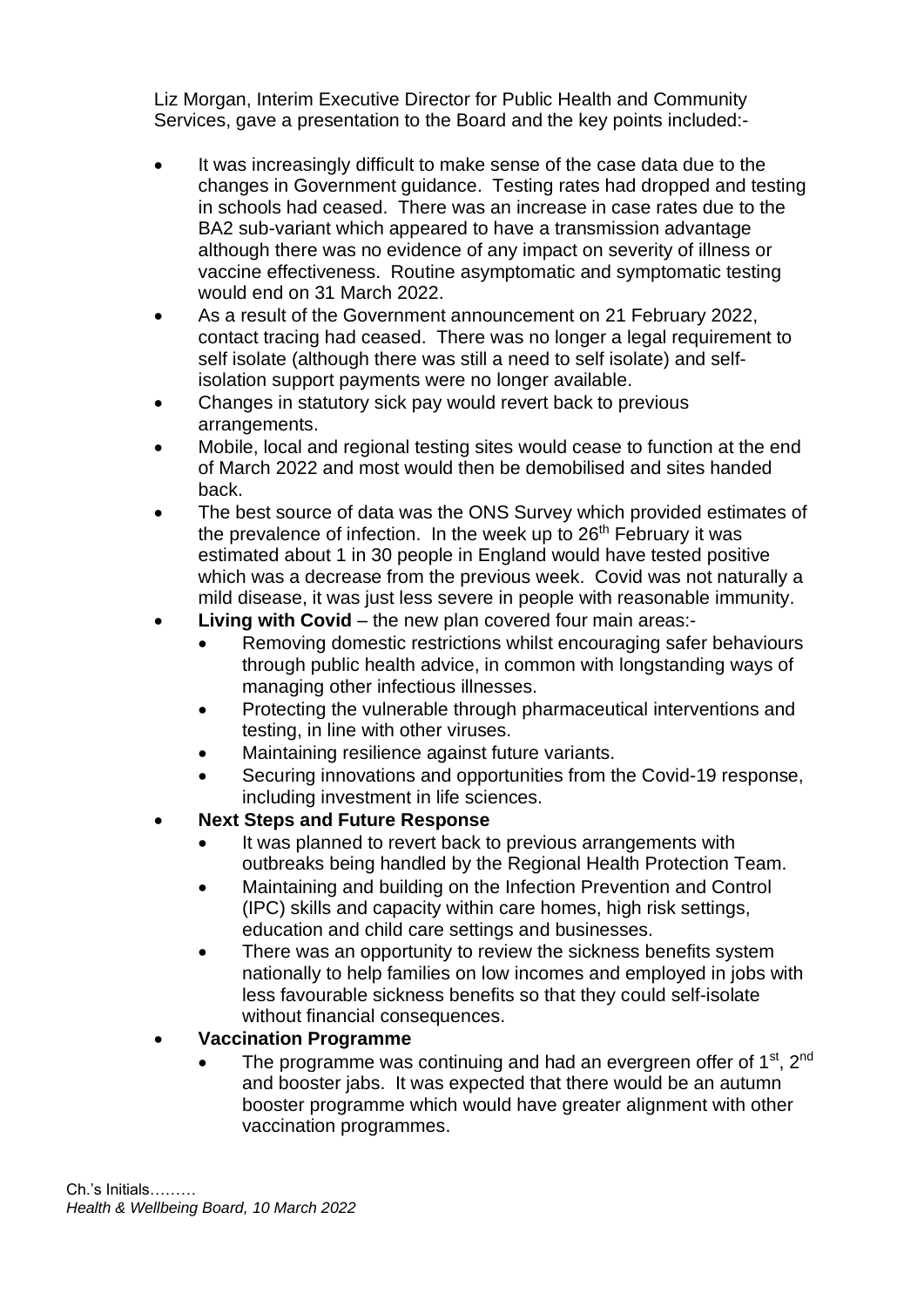- Local Authorities had a clear role to support the vaccination programme by working closely with the CCG.
- There was now a vaccination offer to 5-11 year olds, and there would be a spring booster dose for over 75s, residents of older adult care homes, and 12+ who were immunosuppressed. This was in addition to the evergreen offer and continued community engagement to promote uptake and access to the vaccine.
- Contingency plans had to be in place in case of a surge in cases.
- It was important to embed behaviours to prevent the spread of Covid which would also prevent the transmission of most other infectious respiratory illnesses. This included looking at the 'presenteeism' culture. Communication remained crucial and should comprise of simple, consistent messages.

**RESOLVED** that the presentations be received.

## **46. DIRECTOR OF PUBLIC HEALTH ANNUAL REPORT 2020**

Members received a report presenting the Director of Public Health (DPH) Annual Report for 2020/21 which focused on protecting the health of our communities from the impact of Covid 19. (Report and Presentation from Liz Morgan, Interim Director of Public Health and Community Services).

Liz Morgan highlighted the following key points:-

- Directors of Public Health had a statutory duty to write an Annual Public Health Report on the health of the local population. The report was developed during the 4<sup>th</sup> wave of COVID-19 in July 2021 and reflected the situation up to that point.
- The report focused on inequalities experienced within different sectors of the community such as mortality in people with BAME backgrounds, with disabilities, and those in the most deprived areas. The effects were not just direct but also indirect including loss of employment amongst young people, some children finding it difficult to study from home and health & social care staff who were at increased risk of adverse mental health outcomes.
- A lot of mitigation measures had been put in place which were highlighted in a series of videos attached to the report and these had had a very positive impact on Northumberland's communities.
- The report also made recommendations on what more could be done to address the widening inequalities attributable to COVID-19.
- The videos focused less on health and more on the social determinants of health
	- Video 1 Introduction and Overview
	- Video 2 Impact of COVID-19 on income, job security, social isolation and mental health
	- Video 3 How the wider determinants of health have shaped the experience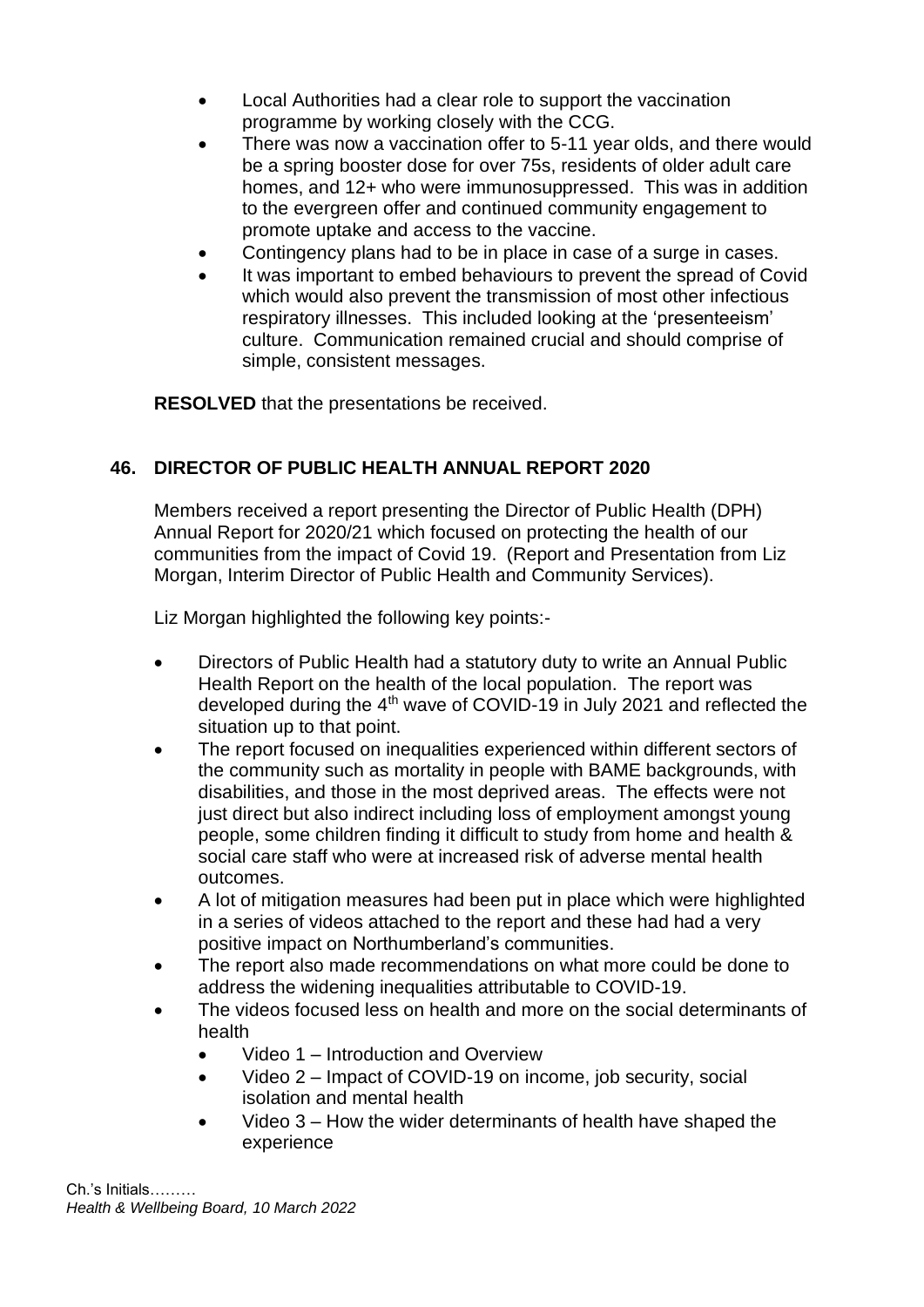- Video 4 The groups disproportionately affected by COVID-19, children and young people; digital inclusion.
- Video 5 The Council's response and recommendations

The following comments were made:-

- There was some disappointment that the report had not acknowledged the valuable, joined-up approach of the LA7 Local Authorities working together during the pandemic for the benefit of the community. Northumberland County Council's Officers and Members had worked very well together to ensure that local Members were aware of what was happening on a weekly basis. It was noted that the aim of the report was to highlight the impact the pandemic had had on the community and about the Council's response over the last two years.
- With regard to the quality of housing, every effort was made to ensure that the quality of the housing managed on the Council's behalf met the required quality standard and had good pathways in place to ensure a rolling programme of routine maintenance and repairs. It was more difficult in the private rental sector as there was less influence over the quality of the housing. It could be time consuming to go through the legal processes available to address issues in this area. A Selective Licensing Scheme could be used in particular areas of Northumberland to improve the quality of housing which also had an impact on other things such as anti-social behaviour, improving social cohesion and health and wellbeing.
- The Inequalities Summit would focus on inequalities and what could be done collectively across Northumberland to address this. The pandemic had highlighted that COVID-19 had exacerbated existing inequalities.
- Following the report at a previous meeting by Dr. Kathryn Bush on excess deaths data, work was just commencing on drilling down into the data to find out where the issues were such as cardiovascular disease or stroke.
- Some of the data used within the report would also be included within the data pack being used at the Inequalities Summit to focus the minds of attendees on the inequalities that existed. There would be wide representation at the Summit and there would then be consideration as to how Northumberland could address them and involving many other agencies and including the voluntary sector.
- The report had been considered at Informal Cabinet and Health and Wellbeing Scrutiny but it was suggested that in future years the draft Annual Report be brought to the Health & Wellbeing Board to enable Members to have some input.

**RESOLVED** that the recommendations contained within the Director of Public Health's Annual Report be accepted as follows:-

• Undertake a COVID-19 Inequalities Impact Assessment and use that to inform the council's recovery plan to ensure that areas of deepening inequalities are recognised and addressed. This should inform future budget and planning cycles.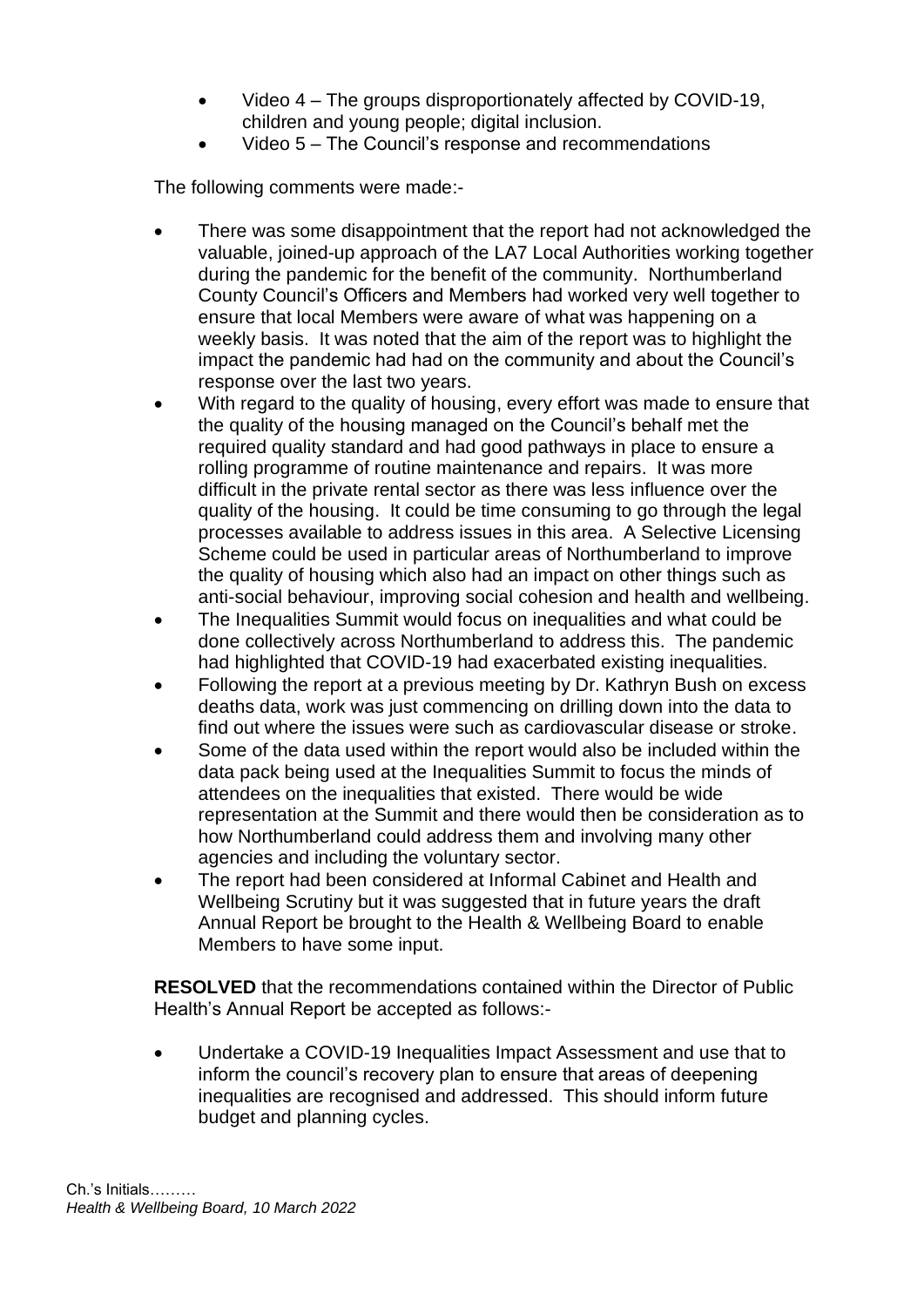- Develop an integrated carbon reduction, equality and health inequality approach as part of our policy development and appraisal process. This would be consistent with the Health in All Policies approach we are developing.
- Build on the strong community networks and increased social cohesion to ensure residents are at the centre of processes to design initiatives and services which meet their needs and aspirations.
- Encourage people to shop local, support local businesses, support the local development of skills to enable employment, especially those living in Northumberland who are furthest away from the employment market and exploit the wider social value of the Northumberland pound.

# **47. NORTHUMBERLAND SUICIDE PREVENTION STRATEGY 2021-25**

Members received a report describing progress to date to reduce suicide in Northumberland and setting out priorities for continuing to help reduce suicide over the period 2021-2025.

Pam Lee, Consultant in Public Health, raised the following key points:-

- Suicide figures for Northumberland were low but the rate was higher than the regional and national average. However, one or two incidents could quickly cause a change in the trend and data.
- The Executive Summary took into account where Northumberland was in terms of its data and COVID-19. The psychological effects of the pandemic could be present for 10-20 years. The data appeared to show a reduction in suicide figures nationally, however, this could be a false picture due to delays within the Coroner's system in confirming suicides.
- Priorities Some people were at higher risk than others and the risk spread over a whole range of the population from those in our most to least deprived areas.
- There was a multi-agency approach with the CCG, Adults and Children's Safeguarding Teams, Mental Health Trust, and the Voluntary Sector. All the services which were commissioned were listed in the report.
- Defining suicide was very important as it was a very emotive subject. A lot of information was contained in the report to aid this understanding.
- The economic impact of suicide could not be underestimated and there was a clear link between unemployment and suicide. Good quality jobs with support built in were very important.
- The way suicide was reported in the press was important as there could be a contagious effect.
- The following factors were known to increase the risk of suicide: Age and sex, mental illness, substance misuse, social isolation and loneliness, gender and ethnicity, veterans, prisoners and those in contact with the criminal justice system.
- Efforts were being made in conjunction with the British Transport Police and Network Rail to design out the likelihood of suicide and trespass on railway lines.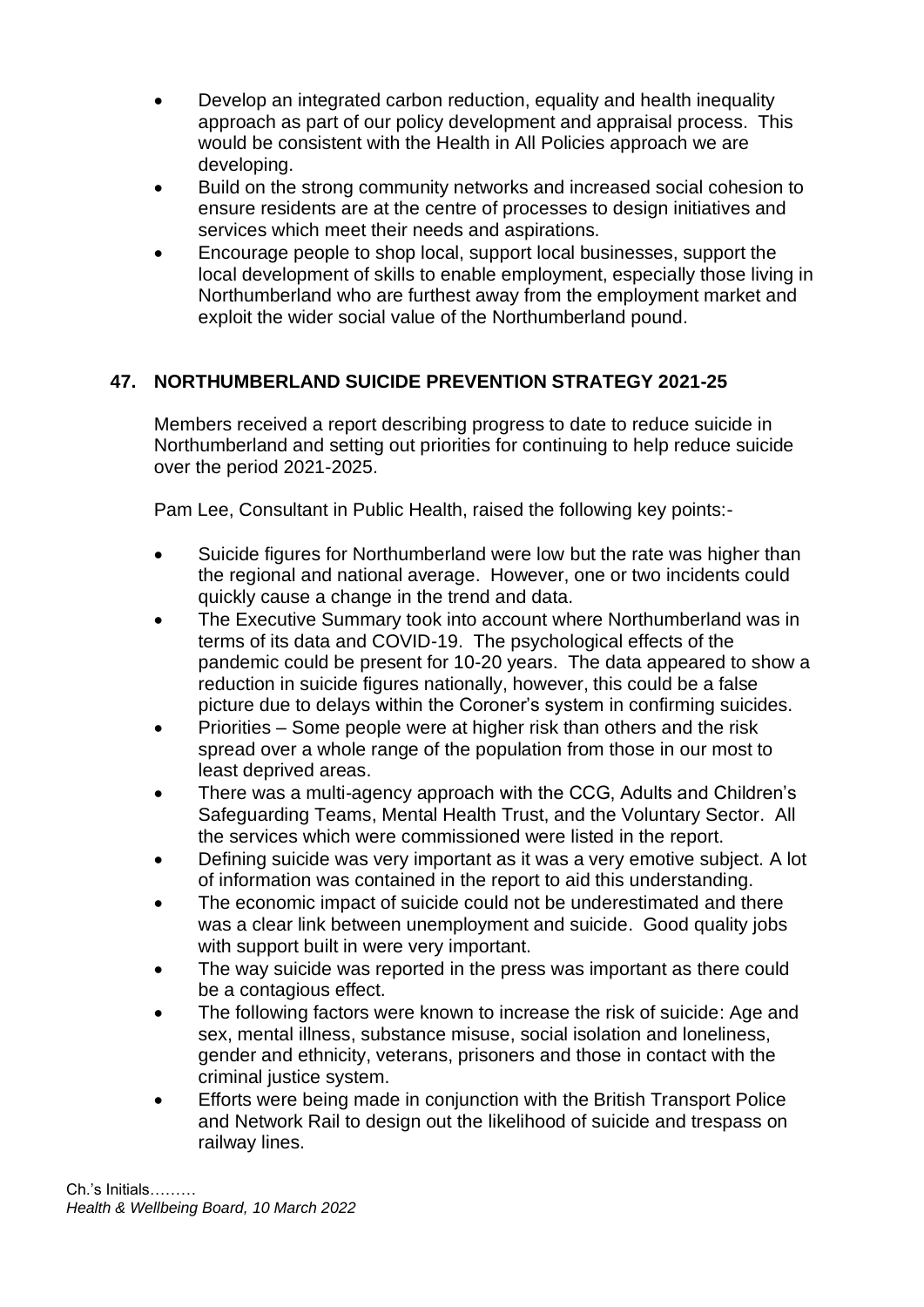- A lot of work was carried out around good mental health promotion and prevention and support. Efforts were being made to improve young people's mental health.
- There were a whole range of online sites and trainers who could help someone identified to be at risk.

The following comments were made in response to questions:

- It was important to ensure that professionals were trained and sensitive to risk to be able to make a difference to a person. Also to look for opportunities missed and what services were available. Some individuals may attempt suicide several times before succeeding whereas with others there was no warning.
- The Samaritans was a very highly regarded service, however, they were only able to signpost people to other services who may be able to help an individual. The organisation did promote itself at sites where there was a high risk of suicide.
- The CNTW Mental Health Trust dealt with individuals who were distressed or depressed. It was feared that suicides would increase during the pandemic due to social isolation, however, this appeared not to be the case. Many did still feel anxiety arising out of the pandemic and also with fears about society opening up again. The Trust worked with a number of other organisations in this area. Some people in the public eye such as footballers or social media stars were opening up about what it was like to be considering suicide.
- Discussions had been held with Network Rail regarding the unmanned railway station at Cramlington to see if there were ways to improve the outlook of the station. It was hoped to secure the open line around the station and it was known to be an area popular with young people using alcohol and drugs. It was noted that local County Councillors and Cramlington Town Council were keen to see improvements and refurbishment at the station.

### **RESOLVED** that

.

- (1) Progress to date be noted.
- (2) The revised Suicide Strategy 2021-25 be accepted.

### **48. NORTHUMBERLAND CANCER STRATEGY AND ACTION PLAN**

Members received a presentation from Dr. Robin Hudson, Medical Director at Northumberland CCG and Graham Matthewson Operations Service Manager at the Northumbria Healthcare NHS Foundation Trust.

It was emphasised that the levels of collaboration had been very high in Northumberland. The Cancer Locality Strategy Group was joined with North Tyneside to align priorities and thinking and there was also a wider ICP Cancer Group which met with the three hospital Trusts, Newcastle,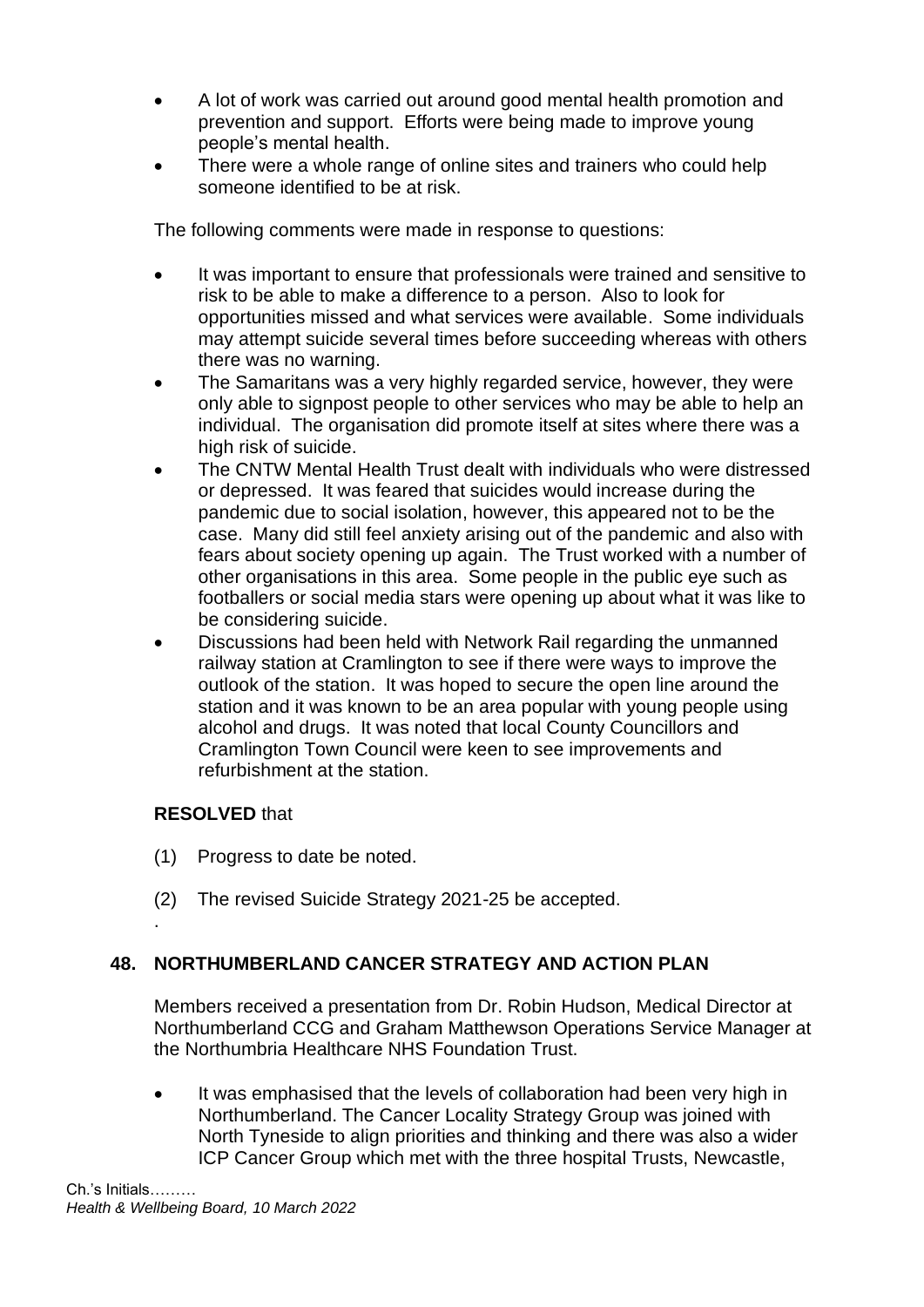Northumbria and Gateshead and the four CCGs. These Forums looked at performance relating to cancer in the whole region.

- Overall there was a lot of volatility in performance. Currently, activity levels were back to pre-pandemic levels, however, over the two years of the pandemic there had been a reduction in the number of expected referrals.
- Performance by speciality key areas of focus were dermatology and breast cancer pathways. The figures regarding children appeared to be poor and had been the subject of a deep dive and it was found that the majority of referrals were found not to be cancer.
- A key area of pressure regarding breast cancer was the volume of cases and there was an issue with diagnostic capacity. In dermatology, a telederm app had been introduced which enabled remote referral including a photograph of skill tissue to a consultant. Patients in this pathway were now being seen well within the two week standard following referral.
- Primary Care was encouraged to keep services running during the pandemic particularly for cervical screening and funding was provided to practices for this purpose. It was important to build patients' confidence generally to encourage them to visit their GP. Also ensuing that patients stuck to the pathway and did not fall through the net.
- A lot of effort had been put into the Cancer Recovery Plan and particularly focused on people who had waited a long time.
- There were interesting trends as to how patients were coming through the system. 6,000 colorectal patients seen last year and the diagnosis rate remained roughly the same over the last four years. In haematology pathway, referrals remained similar but diagnosis rate had gone up to 75%.
- The biggest focus nationally was the way cancer pathways were looked at and would move towards '28 days past diagnosis'. The aim was to diagnose patients more quickly and to start their treatment plan.
- Work was concentrating on breast and skin cancer. The new system using photographs for dermatology was working well.
- Colorectal services was a challenging pathway at the moment and work had been done to ensure that the pathway was a smooth as possible. Diagnosis was now quicker and there was increasing use of CTC (computed tomographic colonagraphy). A new CTC scanner was due to be installed at North Tyneside which would double capacity across all services.
- Vague Symptoms Pathway was being trialled for patients with unexplained symptoms such as weight loss and abdominal pain.
- NHS Galleri Research Trial was aimed at 50-77 year olds with no cancer symptoms and would detect 22 cancers early.
- Lung cancer pilot jointly with North Tyneside to encourage early diagnosis. In the last 12 months, 300 patients had been scanned with 10 lung cancers detected, nine of which had curative treatment.
- Personalised care, including rehabilitation, health and wellbeing information and advice and signposting, empowering and improving patient outcomes. A digital monitoring system had been introduced to monitor patients throughout the process.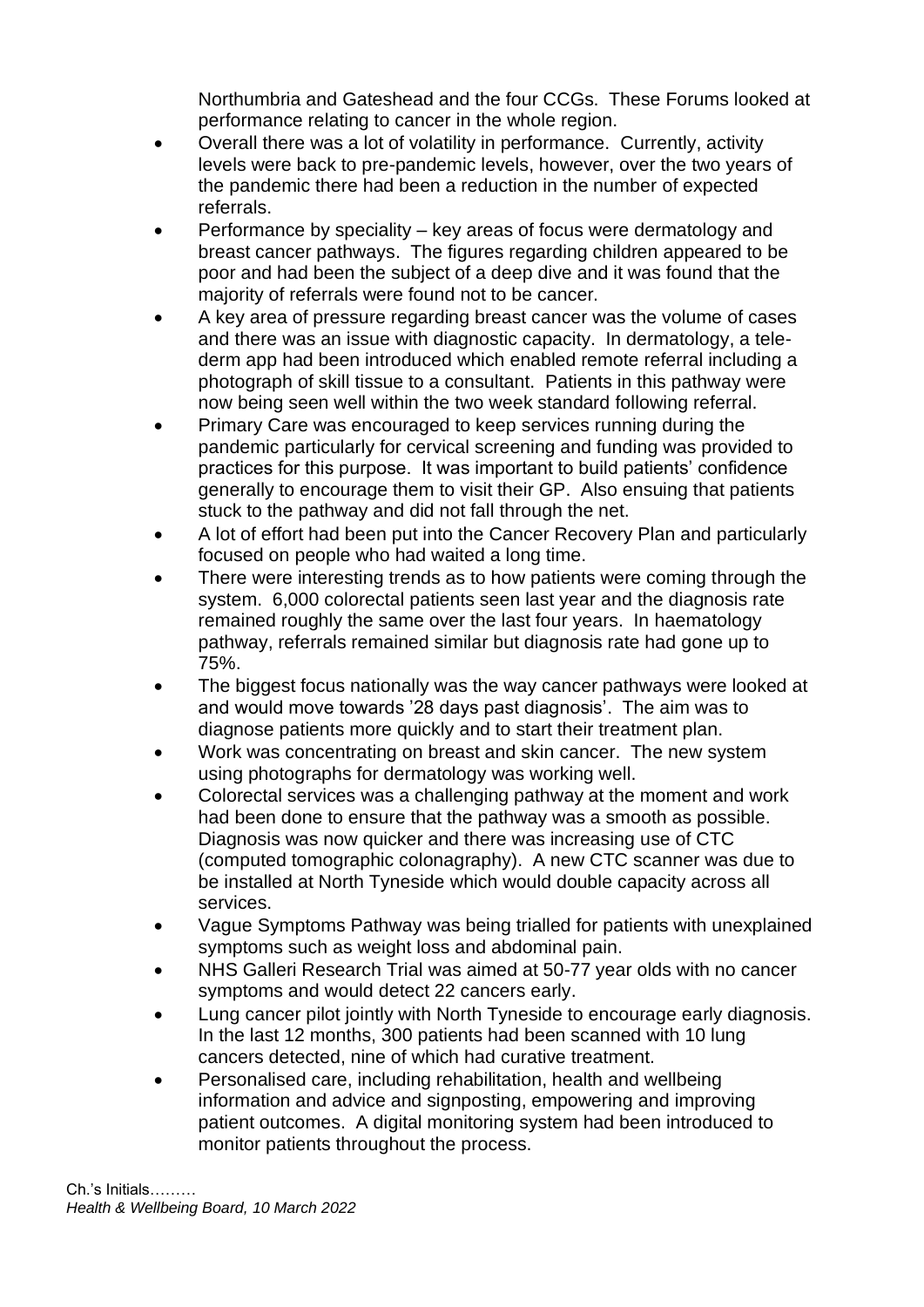- Challenges to the service included the impact of Covid on staffing which created slight increases in diagnostic times; social distancing reducing capacity and increases in treatment length for Oncology services.
- Highlights were increasing staffing in Oncology, new Cancer Navigator posts to support new pathways and the installation of a second CT scanner due to be operational by March 2022.
- Cancer awareness should be raised with emphasis on the importance of early diagnosis, symptom awareness, cancer screening campaigns and support of national and regional campaigns.

**RESOLVED** that the presentation be received.

### **49. NORTH OF TYNE COMBINED AUTHORITY WELLBEING FRAMEWORK: NORTHUMBERLAND APPROACH**

Members were briefed on the work across North of Tyne to develop and agree a Wellbeing Framework, and the Board's views were sought on the proposed actions to implement the framework by Northumberland County Council and how the Board would wish to be involved in its adoption and implementation. Report by Sarah McMillan, Assistant Service Director, Policy.

The following key points were made:-

- The Framework was developed by local Government to help understand what mattered to people in terms of their own wellbeing. This assisted policy makers to think through important issues as connected issues rather than in isolation. This was looked at in terms of recovery from the pandemic and what it looked like for the region's wellbeing. It supported the North of Tyne's inclusive economy vision at the heart of the devolution deal.
- A roundtable approach was used to develop the framework and 12 specialists from various sectors were selected to carry out this work. Views from citizens and experts were gathered over a period of six months to form the evidence base.
- The model used was developed by the Carnegie Trust, comprising social, economic, environmental and democratic wellbeing and was used as a framework on which to base evidence and discussions. Different components of evidence gathering included:-
	- Policy and Literature Review
	- Call for Evidence
	- Community-Led Consultations
	- YouGov Survey
- Ten wellbeing outcomes were identified and mapped across the social, economic, environmental and democratic wellbeing for people living in the North of Tyne. These outcomes had 52 indicators sitting below them.
- The Framework comprised the Vision, the 10 wellbeing outcomes which were underpinned by 52 indicators based on regional, national, local data sets which allowed tracking of progress towards the 10 outcomes.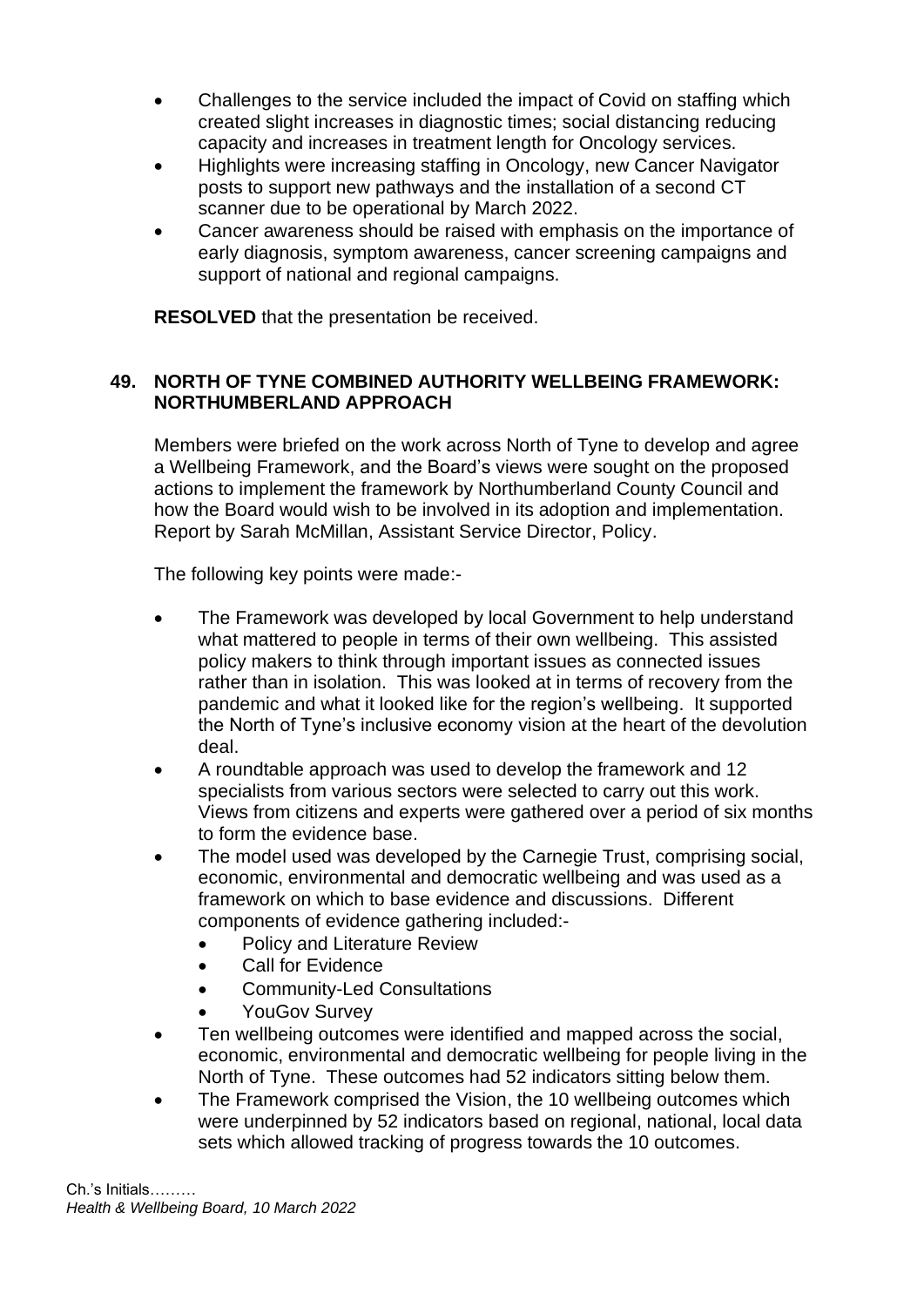- Implementing the Framework the NTCA Cabinet endorsed the report and the method of implementation was being considered. Progress would be regularly monitored and updates provided as necessary.
- In terms of Northumberland County Council, it was being considered how to take forward the Framework alongside its own priorities and strategies. The Framework would be discussed at the Health Inequalities Summit. Also, to develop the 'Health in all Policies Approach' and develop a tool to assist officers in ensuring that wellbeing was embedded in the decisionmaking process.

## **RESOLVED** that

- (1) the Wellbeing Framework and the proposed areas for its implementation in Northumberland be endorsed.
- (2) Regular reports be submitted to the Health & Wellbeing Board.

# **50. IPC PROGRESS REPORT**

Members received a presentation updating on IPC Progress from Dr. Graham Syers.

Dr. Syers raised the following key issues:

- The Clinical Commission Group had a statutory duty to sign off decisions and monitor the quality of services in Northumberland. From July 2022 that statutory function would transfer to the Integrated Care Board (ICB). Northumberland partners needed to think about how 'place' worked within that.
- The new arrangement had to build on the strength of what already existed in Northumberland. The Health & Wellbeing Board had to ensure that it played into this rearrangement of governance in the county.
- A Chief Executive Officer, Sam Allan, was now in place and she was listening to what needed to happen in place to ensure the right decisions were made and which were most appropriate to the needs of the people in Northumberland.
- A shadow board would be in place from April 2022 and a transitional process was going on with an operational framework now being suggested.
- Integrated Care Partnership There was a huge footprint across the North East and Cumbria and this had presented huge challenges. The long established sub-regional partnership working between CCGs, Trusts and Local Authorities was recognised.
- Northumberland had a System Transformation Board (STB) where partners met to discuss issues around certain pathways. There was work to be done as to how the Health & Wellbeing Board interacted with the STB.
- A diagram showed how the ICS would work alongside the ICP. It was important to remember that Northumberland was a very large county with